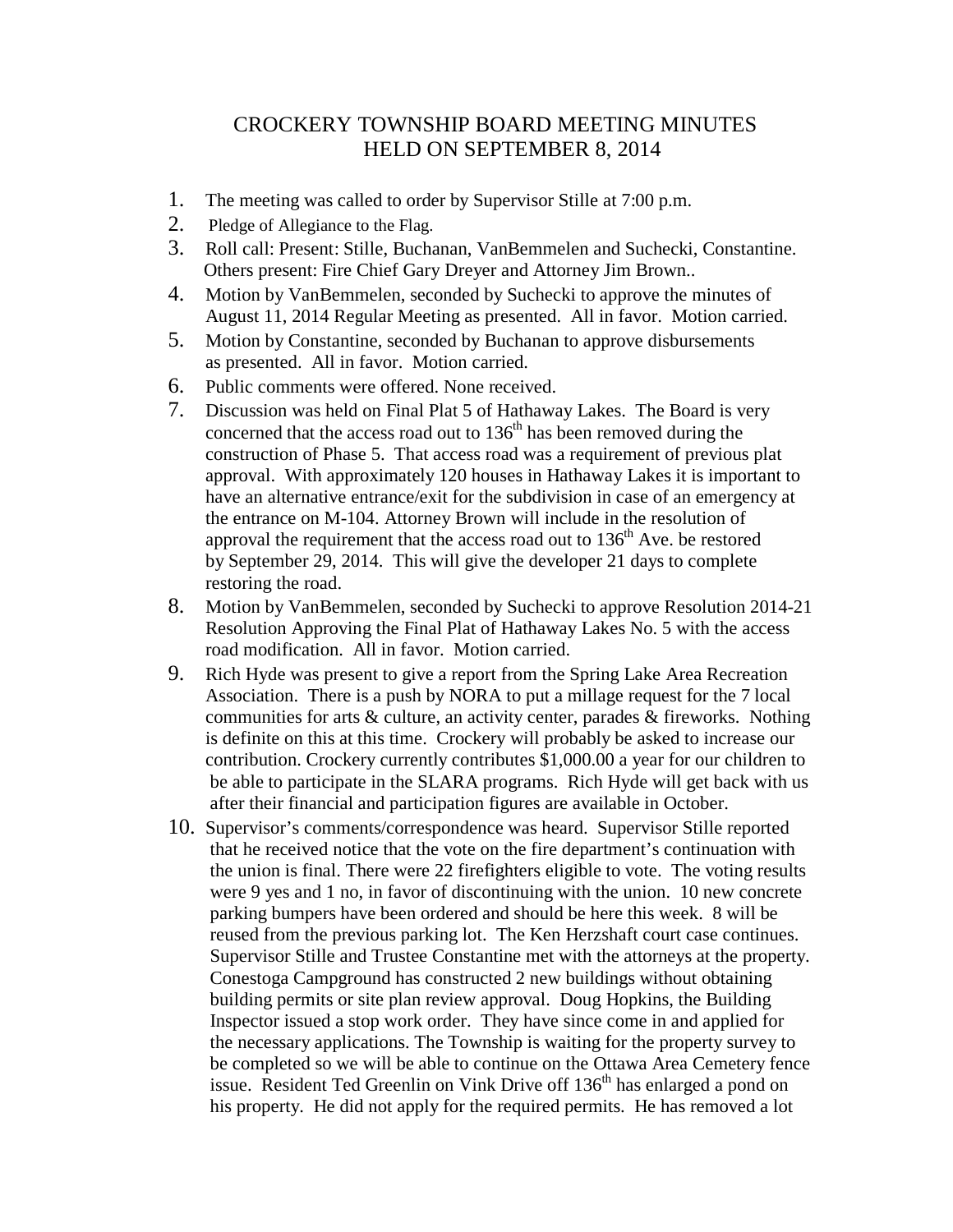of dirt which he used on his driveway. There is not adequate slopes on the banks. He was notified of the ordinance violation and has since applied for a soil erosion permit.

- 11. Treasurer's Report was offered. A person came in to the township who stated he bought a piece of property thru a foreclosure on South Street. It has a broken up sidewalk and he wants to tear it up when he puts a driveway . He is asking if he can remove the sidewalk. Supervisor Stille stated that we do not have a sidewalk ordinance, but since it is in bad shape the board sees no problem with it being removed. The auditor stated to Treasurer VanBemmelen that the Building Fund is doing well. On his recommendation the Treasurer is requesting a transfer of funds to the General Fund. The Grand Haven Community Fund Fire Department Endowment Fund balance is currently \$8,698.29.
- 12. Motion by VanBemmelen, seconded by Suchecki to transfer \$9,000.00 from the Building Fund to the General Fund. All in favor. Motion carried.
- 13. Clerk's Report was offered. We have received a request from the Crockery Citizens Committee to approve the use of the townhall for the children activities and pancake breakfast dates.
- 14. Motion by Buchanan, seconded by Constantine to approve the pancake breakfast and children activity dates as requested by the Crockery Citizens Committee. All in favor. Motion carried.
- 15. Fire Chief's report was given. Fire Chief Dreyer reported that he has received a letter of resignation from Michael Brewer who has moved out of the township. He has also received verbal notice of resignation from Katie Lasich. A meeting was held regarding the tanker project this past week and it was discovered that the rear axle as it is on the chassis needs to be changed to handle the weight of the water and two firefighters. This will increase the cost by \$5,000.00. This will put the new cost at \$132,777.00. It was also decided that we will withhold 10% of the cost for up to 30 days after delivery to make sure the truck meets our requirements. The fire department has received a request from Jay Mink to burn down the old house on the junkyard property. There is no training value to burning the house.
- 16. Committee Chair reports were offered. None were heard.
- 17. Board Member Committee reports were offered. None were heard.
- 18. Motion by VanBemmelen, seconded by Buchanan to accept the letter of resignation from Firefighter Mike Brewer with regret. All in favor. Motion carried.
- 19. Motion by Constantine, seconded by Suchecki to proceed with the tanker rechassis project with E-Tanker.Com, not to exceed \$135,000.00 and to authorize the Treasurer to sign the contract. All in favor. Motion carried.
- 20. Motion by VanBemmelen, seconded by Suchecki to adopt Ordinance 2014-06. An Ordinance to Amend the Zoning Ordinance of the Township of Crockery [Articles 2,3,5,6,7,8,9,10,19,23]. Roll call: VanBemmelen, Suchecki, Buchanan, Stille, Constantine – Yes. Motion carried.
- 21. Motion by VanBemmelen, seconded by Constantine to request a quote from